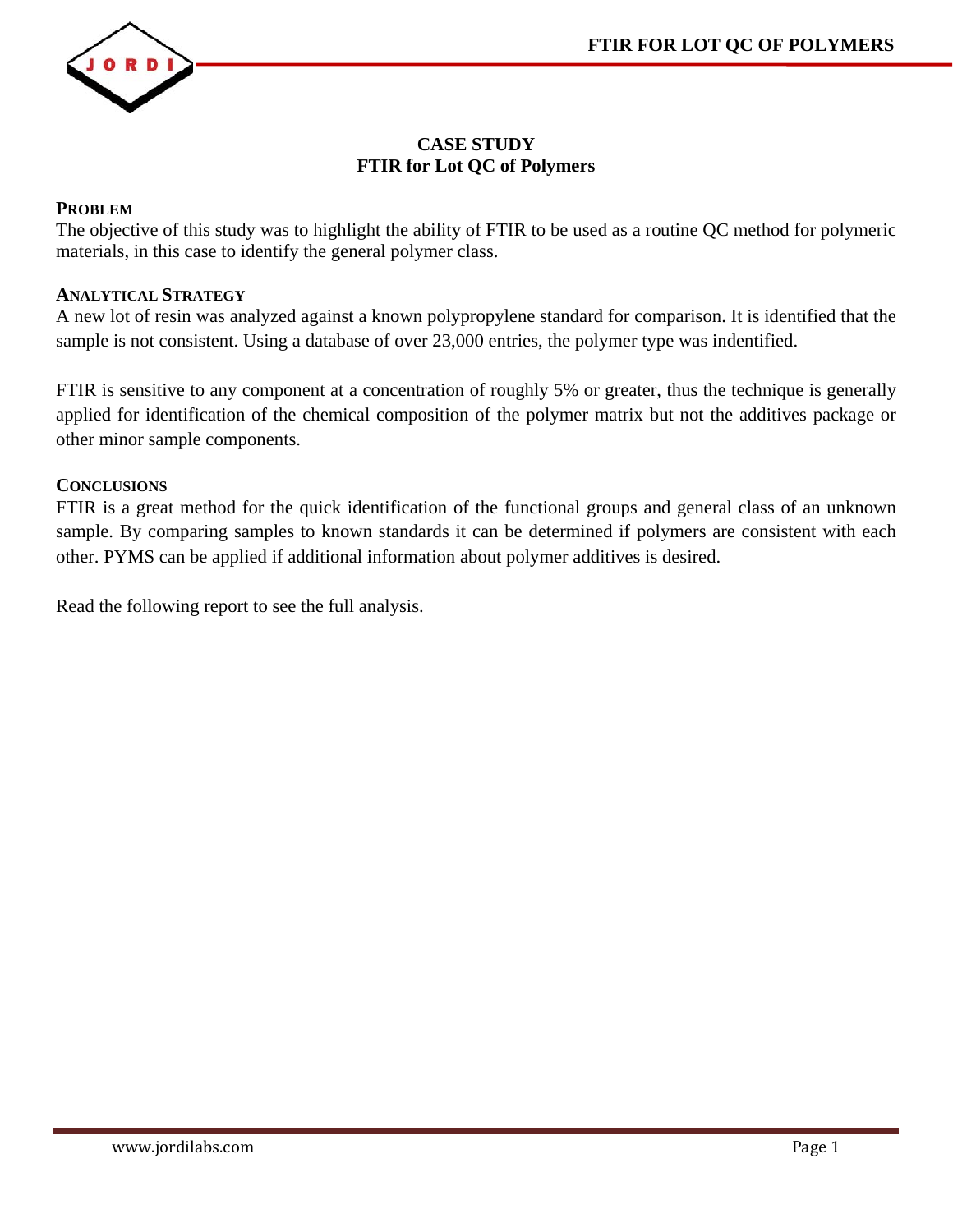

# Final Report

Jordi Labs LLC Case Study

Date: xx/xx/xx

Released by: Dr. Mark Jordi President Jordi Labs LLC

Report Number: Jxxxx

Company Name Confidential



WEB: www.jordilabs.com

EMAIL: info@jordilabs.com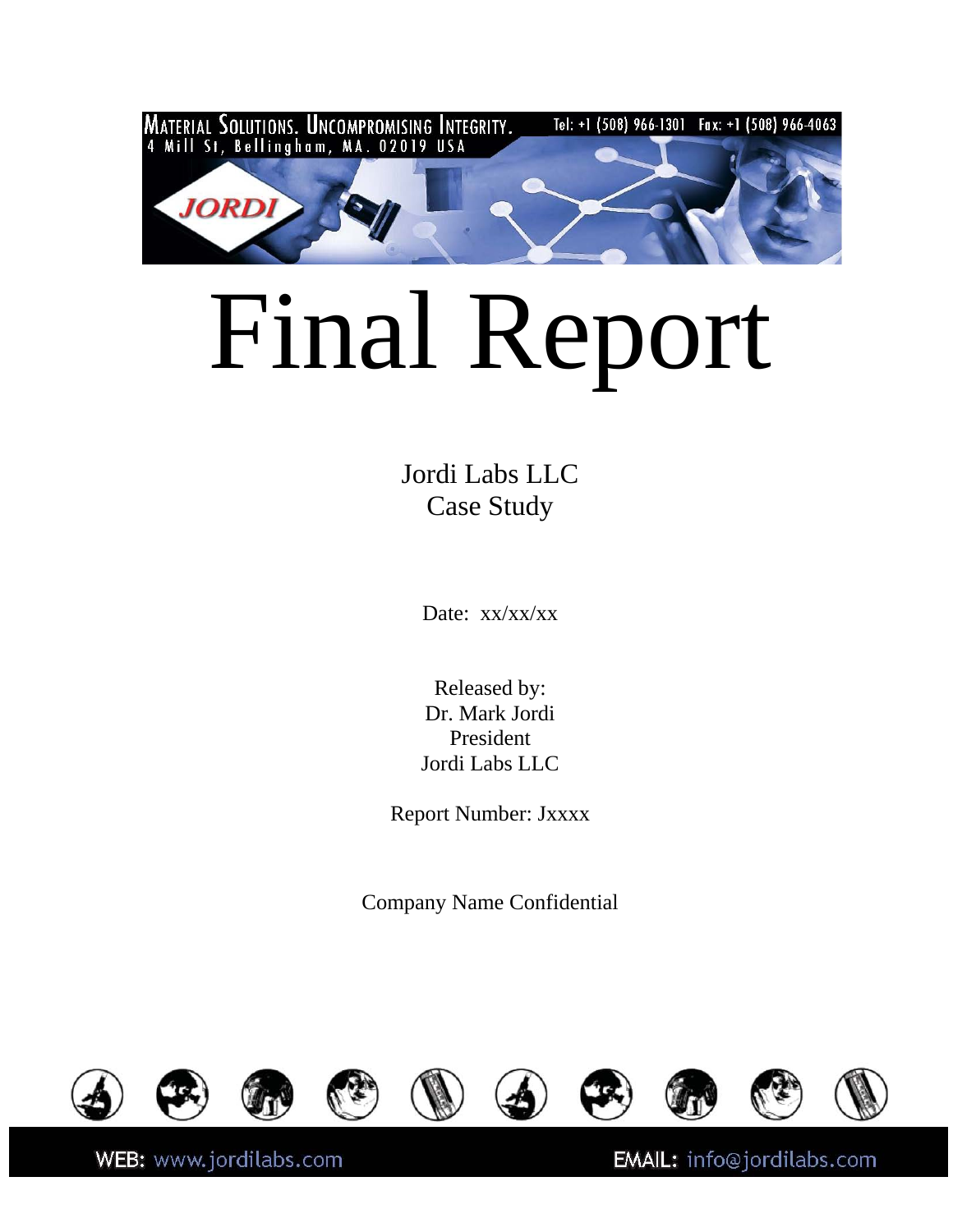

Date

Client Name Company Name Address

Dear Valued Client,

Please find enclosed the test results for your samples described as:

- 1. 20090218-ILCTL
- 2. Polypropylene Reference

The following test was performed:

1. Fourier Transform Infrared Spectroscopy (FTIR)

## **Objective**

The objective of this work was to confirm that the chemistry of your sample is consistent with Polypropylene by Fourier Transform Infrared Analysis.

## **Summary of Results**

The sample showed a spectrum which was not consistent with Polypropylene. The sample spectrum was most consistent with polyethylene.

## **Individual Test Results**

**A summary of the individual test results is provided below. All accompanying data, including spectra, has been included in the data section of this report.** 

## *FTIR*

The sample spectrum was compared to our library database of  $\sim$ 20,000 entries and found to be most consistent with Polyethylene. The best match, hit list and overlays are included in the data section of this report. **Table 1** shows the spectrum peaks and identifications. **Figure**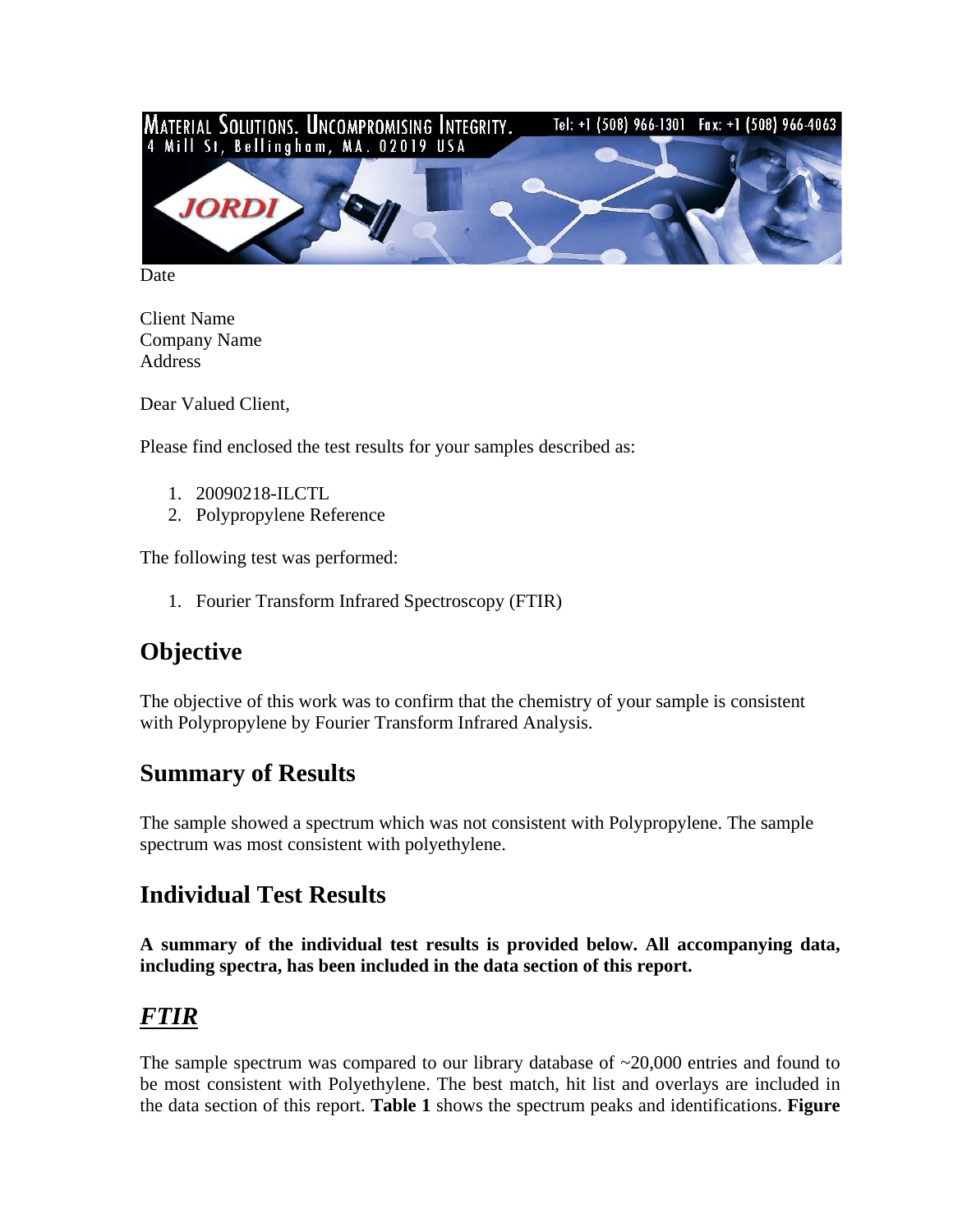**1** shows the FT-IR spectrum for Lot# 20090218-ILCTL. **Figure 2** shows the spectrum of the Polypropylene reference standard and **Table 2** shows the peaks and identifications for Polypropylene. **Figure 3** is an overlay of the two spectra.

| Table 1.<br>FTIR Peaks and Identifications for Lot# 20090218-ILCTL |                         |  |  |  |
|--------------------------------------------------------------------|-------------------------|--|--|--|
| IR Frequency $(cm-1)$                                              | <b>Functional Group</b> |  |  |  |
| 2914, 2846                                                         | CH stretch              |  |  |  |
| 1474                                                               | $CH2$ bend              |  |  |  |
| 720                                                                | CH <sub>2</sub> rock    |  |  |  |

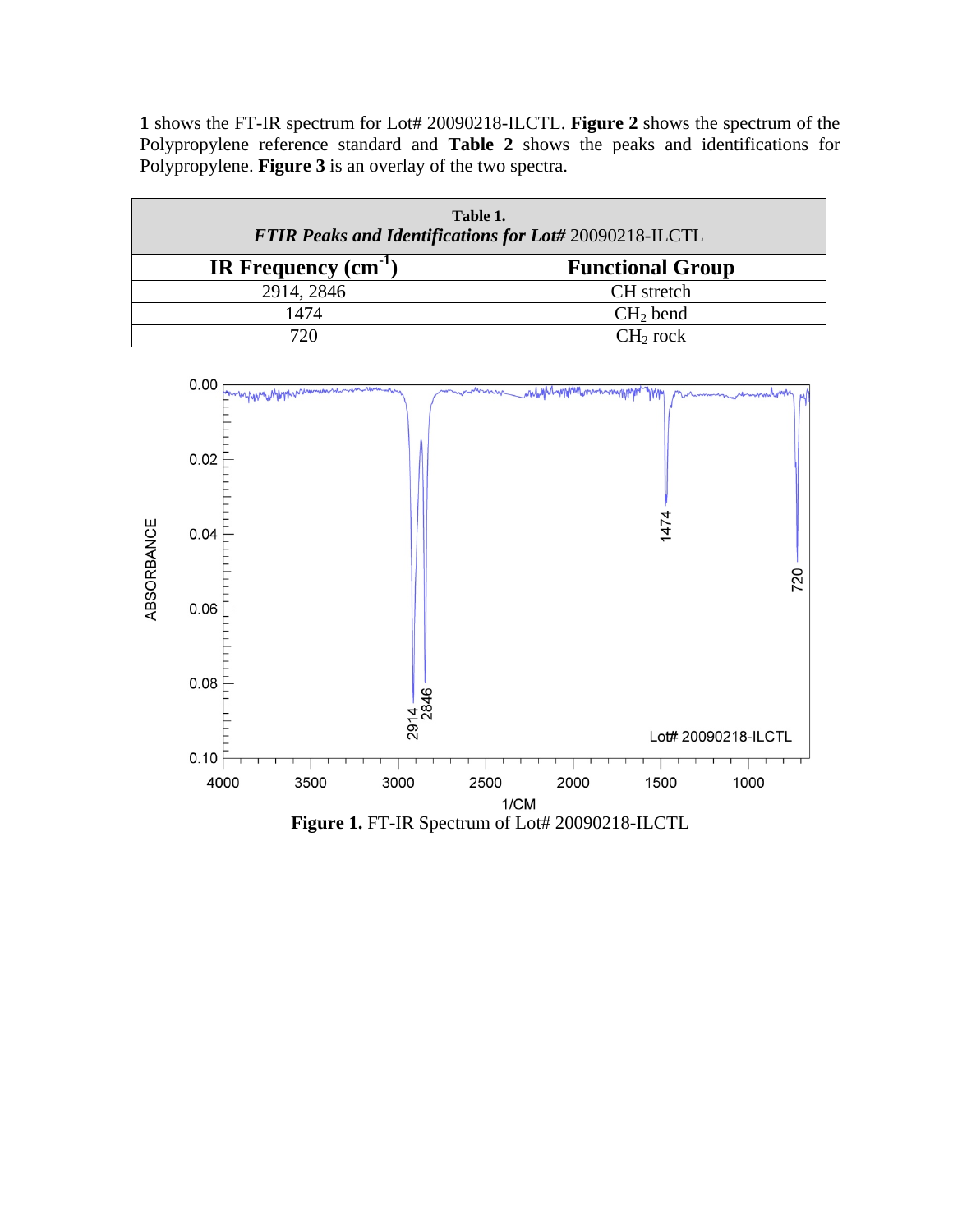| Table 2.<br><b>FTIR Peaks and Identifications for Reference Sample (Polypropylene)</b> |                                       |  |  |
|----------------------------------------------------------------------------------------|---------------------------------------|--|--|
| IR Frequency $(cm-1)$                                                                  | <b>Functional Group</b>               |  |  |
| 2950, 2916, 2862, 2836                                                                 | <b>CH</b> Stretch                     |  |  |
| 1458                                                                                   | $CH2$ Deformation                     |  |  |
| 1378                                                                                   | Symmetric CH <sub>3</sub> Deformation |  |  |
| 1170                                                                                   | Isotactic Polypropylene Band          |  |  |
| 976                                                                                    | <b>Isotactic Polypropylene Band</b>   |  |  |
| 844                                                                                    | Isotactic Polypropylene Band          |  |  |

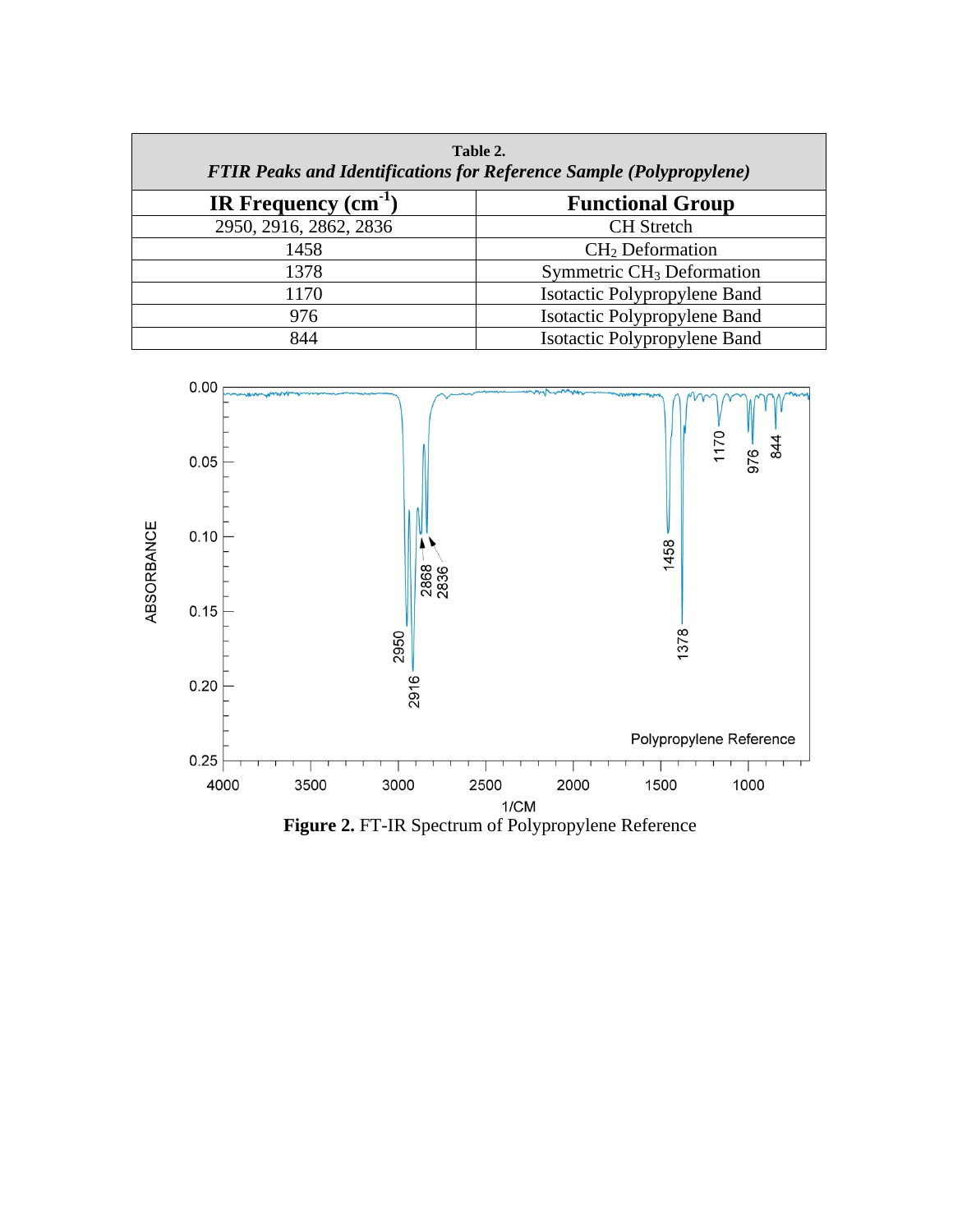

## **Analysis Conditions**

#### **FTIR**

A portion of your sample was extracted using a clean razor and tweezers and tested as-is on a Perkin-Elmer PC-16 FT-IR spectrometer fitted with a DuraScope diamond ATR system (an integrated video imaging accessory). The DuraScope is designed for the analysis of all sample types. The spectrum generated by the sample was compared to  $\sim 20000$  entries in our library and the best match determined based upon absorbencies and peak intensities.

## **Closing Comments**

Deformulation of an unknown material is intended to provide a best estimate of the chemical nature of the sample. All chemical structures are supported by the evidence presented but are subject to revision upon receipt of additional evidence. Additional factors such as material processing conditions may also affect final material properties.

Jordi Labs' reports are issued solely for the use of the clients to whom they are addressed. No quotations from reports or use of the Jordi name is permitted except as authorized in writing.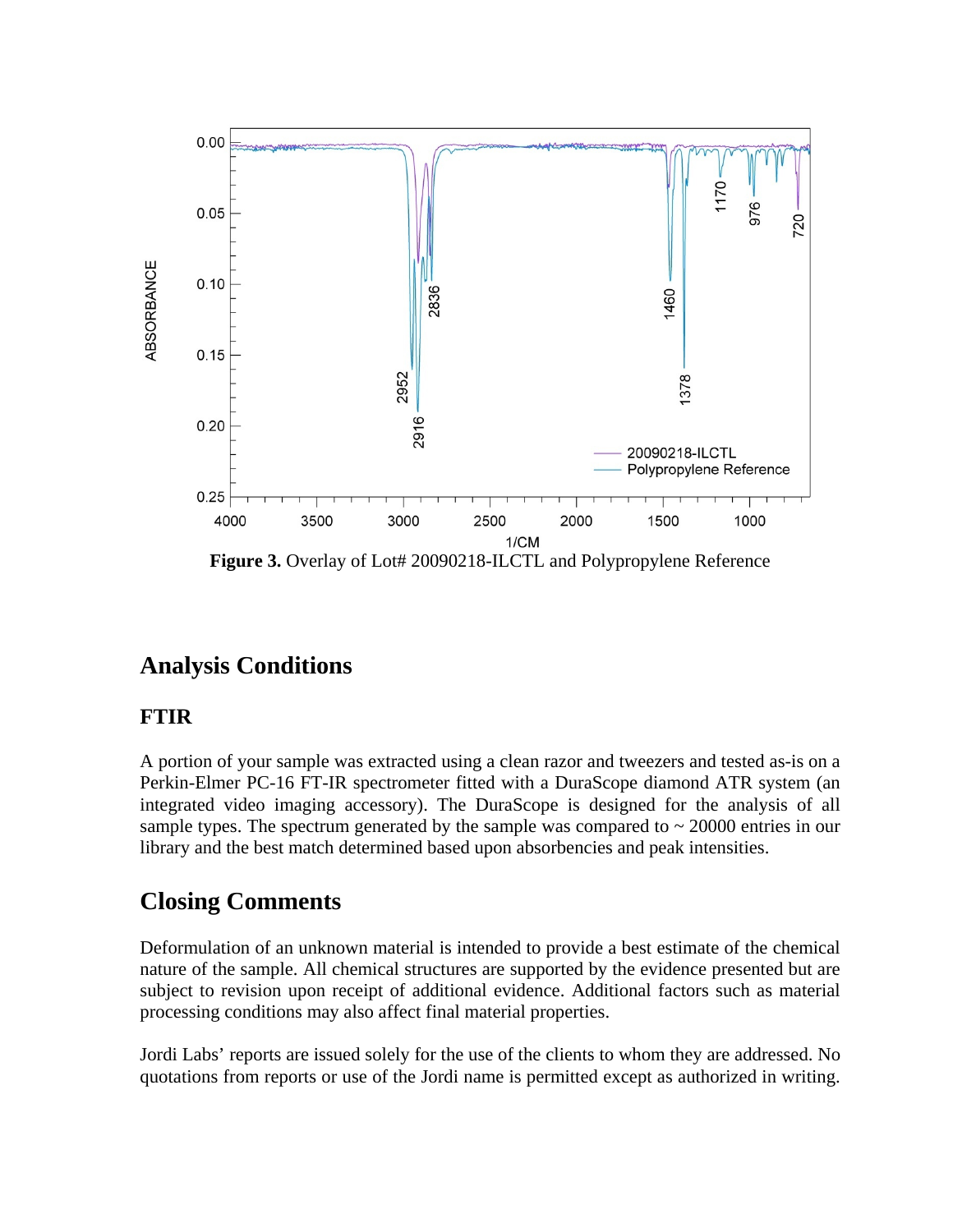The liability of Jordi Labs with respect to the services rendered shall be limited to the amount of consideration paid for such services and do not include any consequential damages.

Jordi Labs specializes in polymer testing and has 30 years experience doing complete polymer deformulations. We are one of the few labs in the country specialized in this type of testing. We will work closely with you to help explain your test results and solve your problem. We appreciate your business and are looking forward to speaking with you concerning these results.

Sincerely,

*Mark Jordi* 

Mark Jordi, Ph. D. President Jordi Labs LLC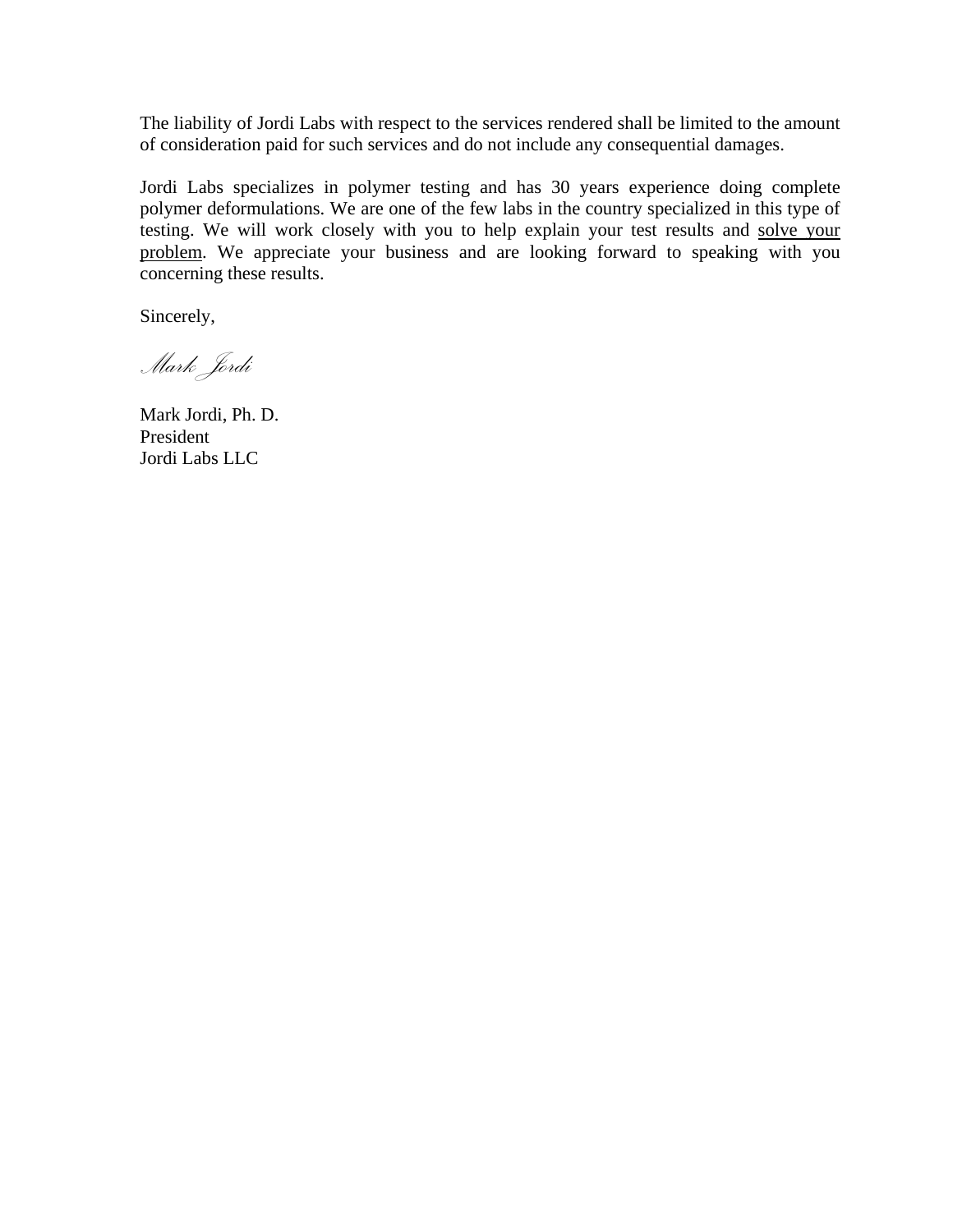## FTIR Data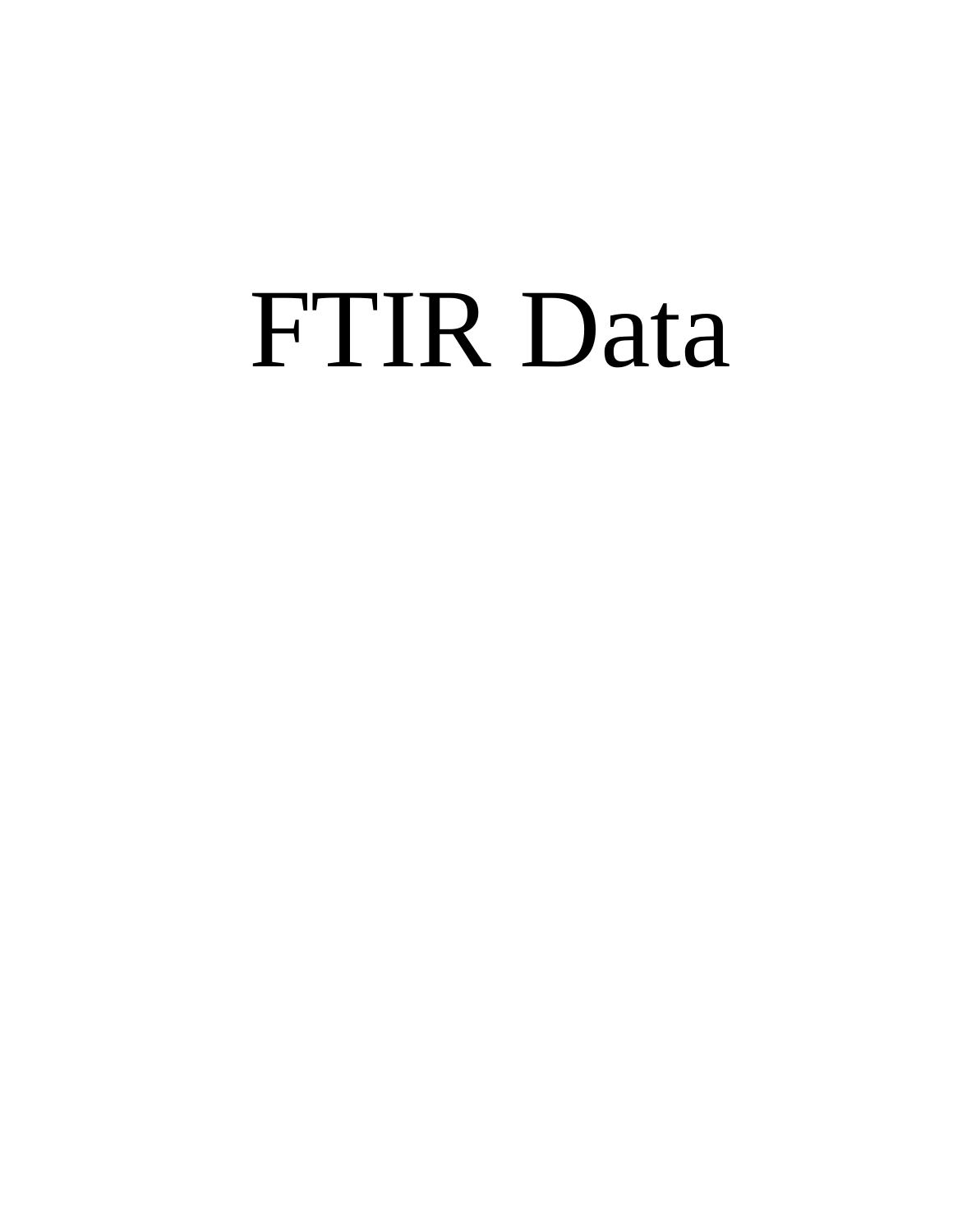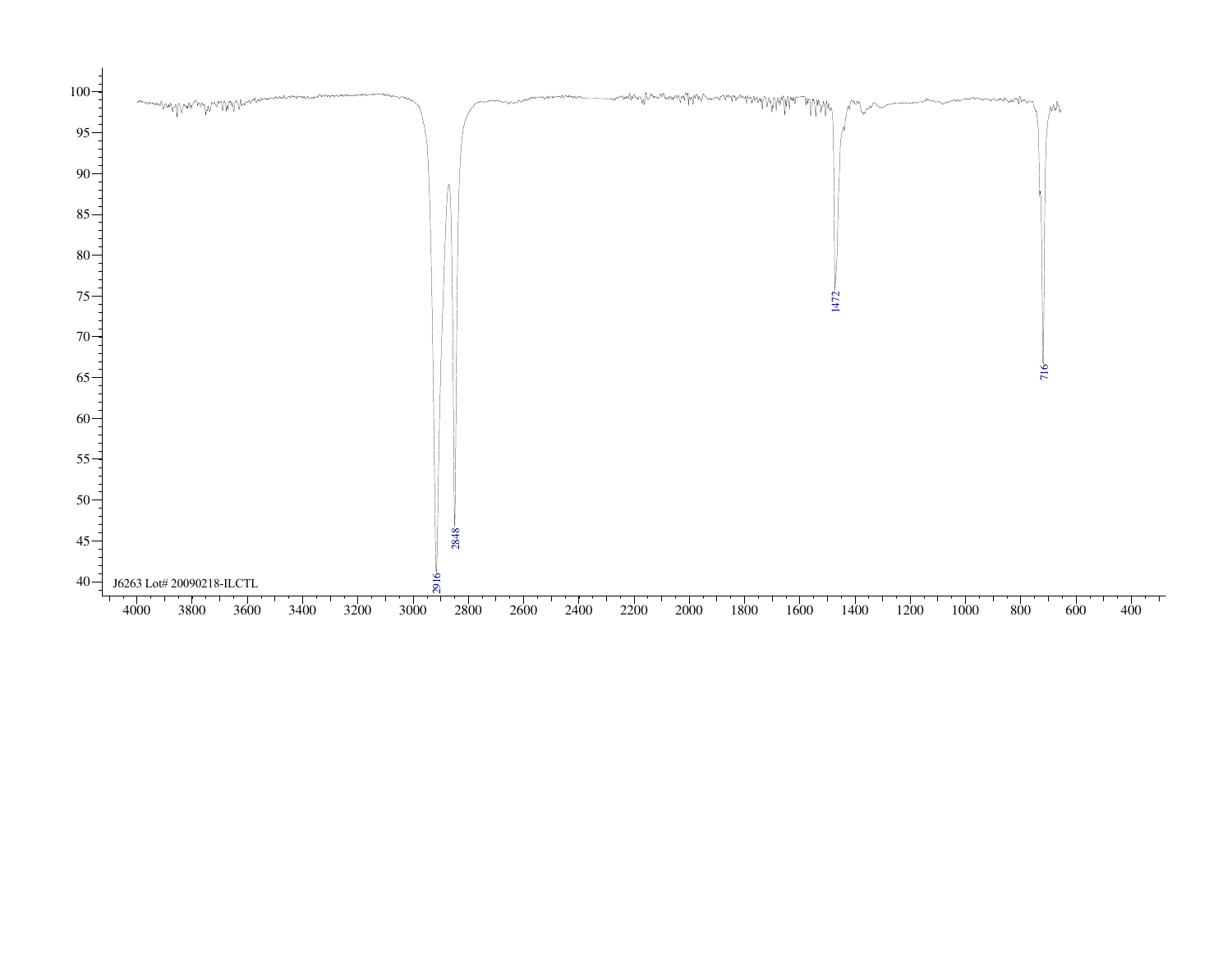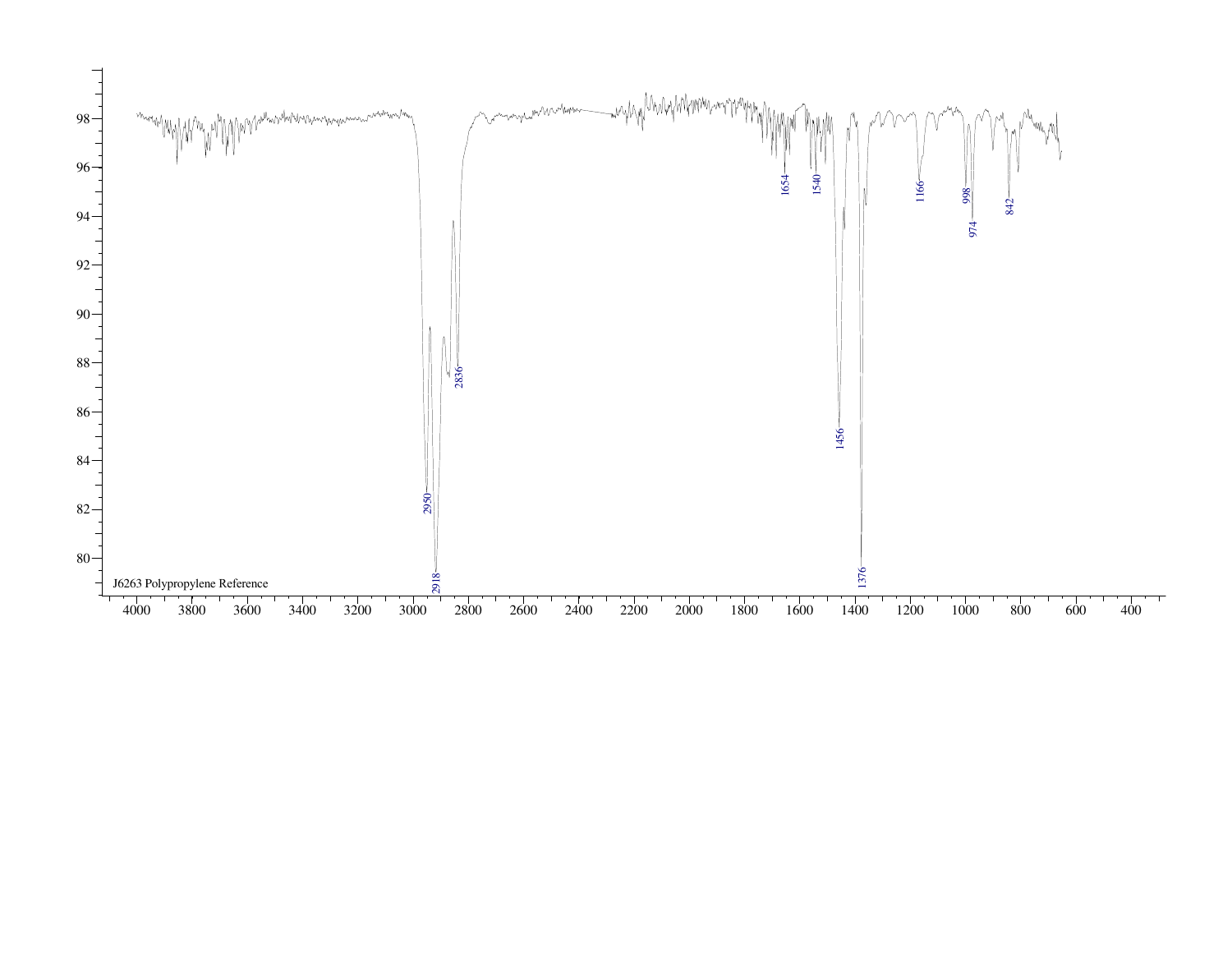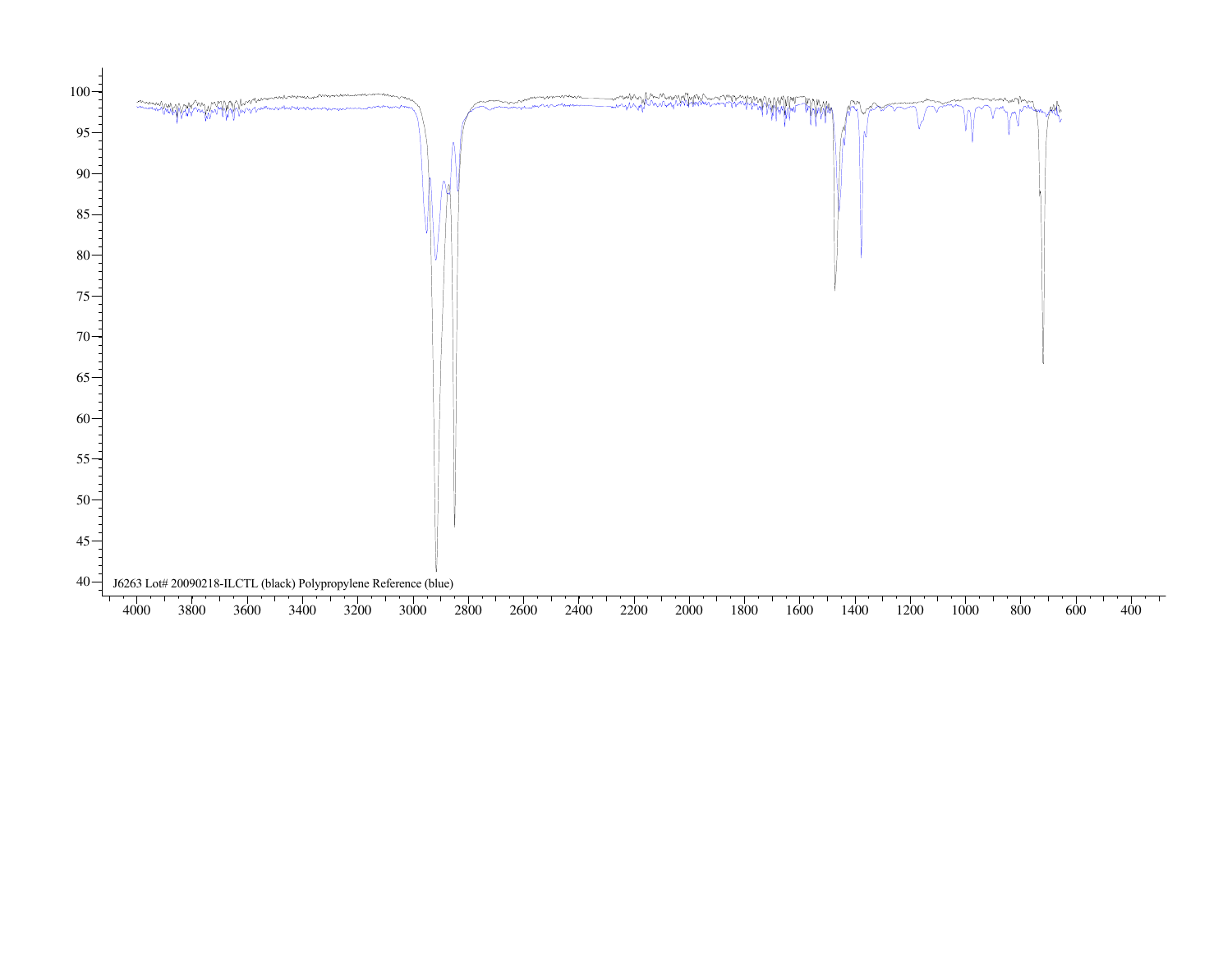



Polymers: POLYETHYLENES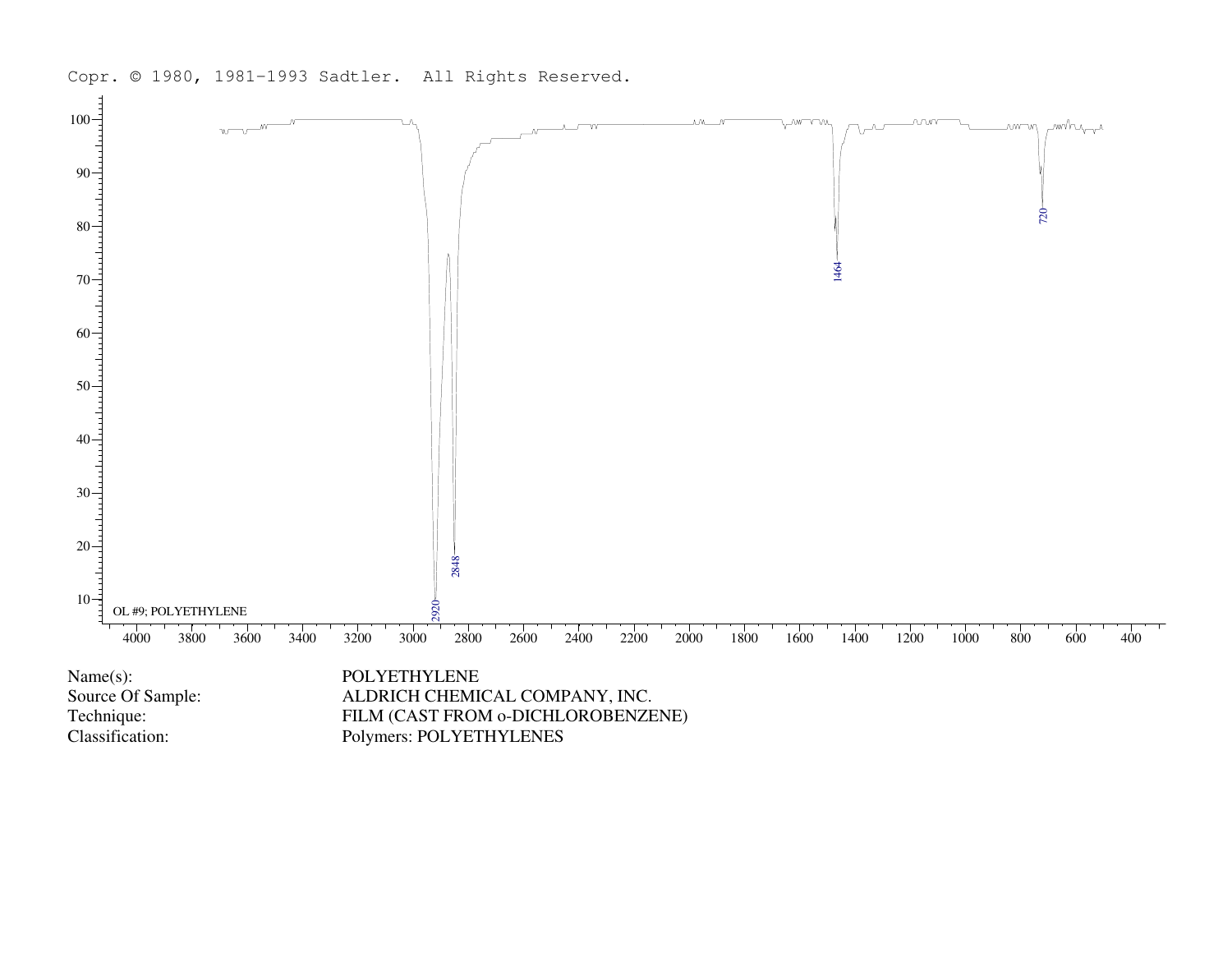

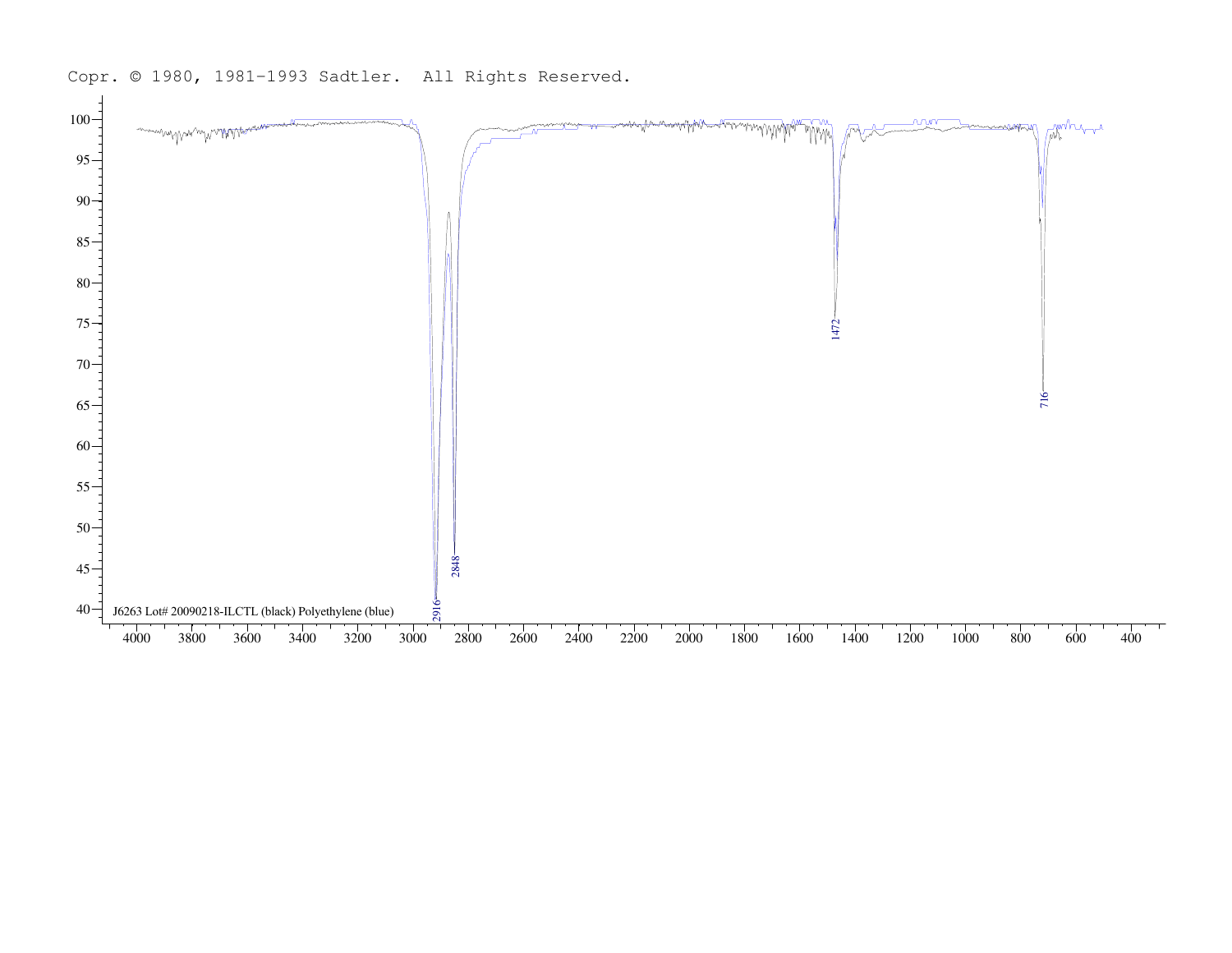#### Best Match Hitlist for Lot# 20090218-ILCTL

| Index     | HQI    | Chemical Name                           | Spectrum |
|-----------|--------|-----------------------------------------|----------|
| OM #19    | 826.40 | PETROTHENE NL 409-00                    |          |
| OM #46    | 809.58 | PETROLITE C-4040                        |          |
| OM #613   | 800.40 | CERAMER 5005                            |          |
| RC #142   | 799.05 | ROCK F T WAX                            |          |
| OM $#1$   | 797.36 | A-C POLYETHYLENE 316                    |          |
| QF #97    | 791.70 | HEPTACOSANE                             |          |
| OM #17    | 785.55 | PETROTHENE HD 5002                      |          |
| OM #13    | 775.12 | HOSTALEN GK9050 HO                      |          |
| SR #167   | 773.65 | PARVAN 3150, F.N. 3502*REFINED PARAFFI  |          |
| OL #2     | 773.65 | PARVAN 3150, F.N. 3502*REFINED PARAFFI  |          |
| SR #167   | 773.65 | PARVAN 3150, F.N. 3502*REFINED PARAFFI  |          |
| OM #15    | 772.35 | DISLON 4200-10                          |          |
| OM $#2$   | 764.10 | POLYMIST B-12                           |          |
| AS #1526  | 762.64 | THERMOGRIP 1317                         |          |
| HS #6500  | 761.99 | PARAFFIN WAX                            |          |
| OL #9     | 761.94 | POLYETHYLENE                            |          |
| OL #1     | 761.00 | PARVAN 2730, F.N. 3501*REFINED PARAFFI  |          |
| OL #63    | 759.56 | BAYLON V22H764*LOW DENSITY POLYETHYLENE |          |
| QF #109   | 758.51 | TETRATRIACONTANE                        |          |
| Z777 #234 | 756.82 | PT40.12302 HDPE ELTEX                   |          |
| QF #103   | 747.40 | OCTATRIACONTANE                         |          |
| Z777 #237 | 743.57 | PT40.12401 HDPE LUPOLEN 5723C           |          |